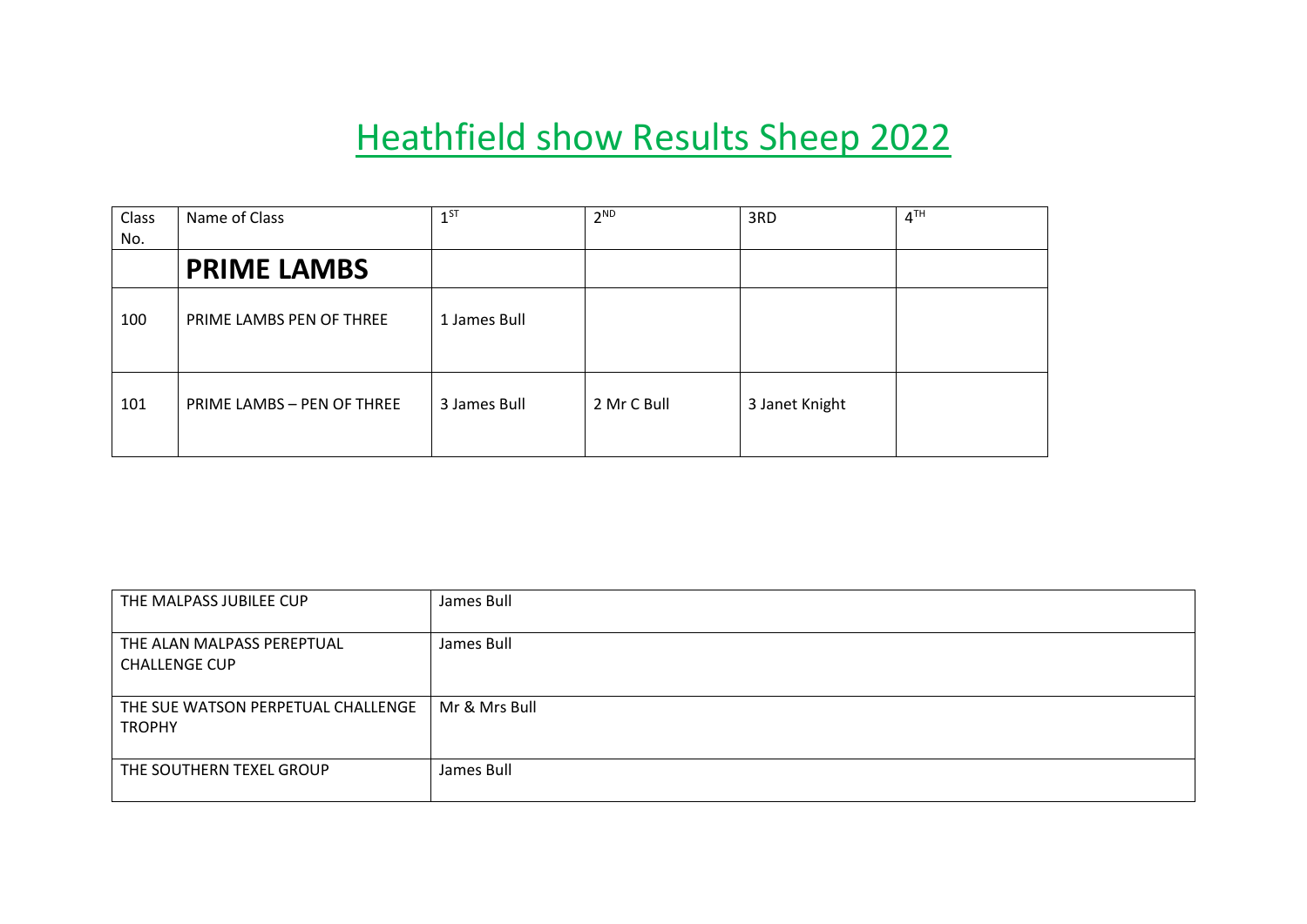| Class<br>No. | Name of Class                                                    | $1^{ST}$ | $2^{ND}$ | 3RD | 4TH | 5 <sup>TH</sup> |
|--------------|------------------------------------------------------------------|----------|----------|-----|-----|-----------------|
|              | <b>COMMERCIAL</b>                                                |          |          |     |     |                 |
|              | <b>EWES</b>                                                      |          |          |     |     |                 |
| 102          | PAIR OF CROSS-BRED SHEARLING<br>EWES by a native sire            |          |          |     |     |                 |
| 103          | PAIR OF CROSS-BRED SHEARLING<br>EWES sired by a continental sire |          |          |     |     |                 |

| TROPHY FOR<br><b>I FIRREL MEMORIAL</b><br>R J |
|-----------------------------------------------|
| l CHAMPION PEN                                |
|                                               |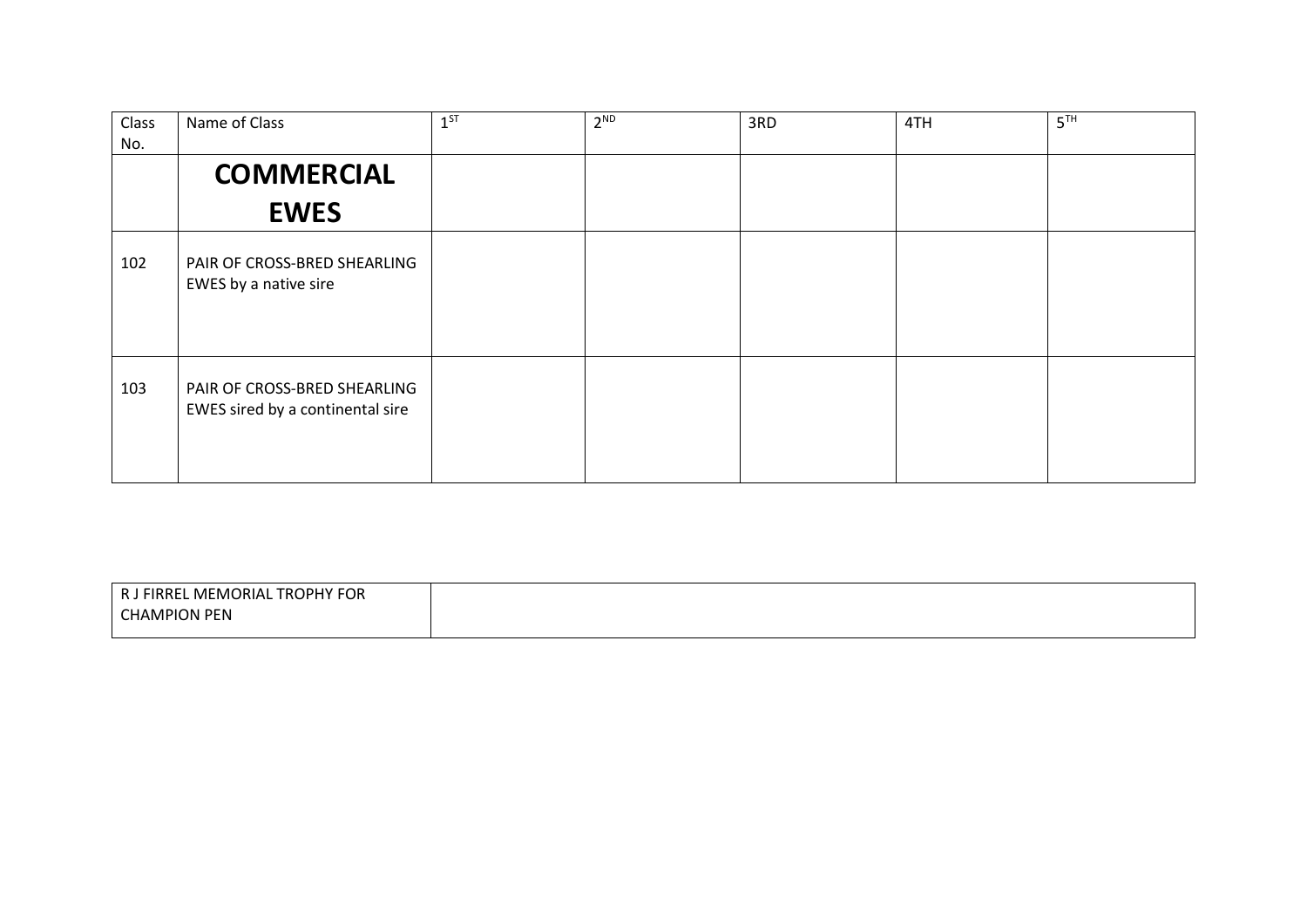| <b>Class</b> | Name of Class          | $1^{ST}$ | $2^{ND}$ | 3RD | 4TH | 5 <sup>TH</sup> |
|--------------|------------------------|----------|----------|-----|-----|-----------------|
| No.          |                        |          |          |     |     |                 |
|              | <b>CHAROLLAIS</b>      |          |          |     |     |                 |
| 104          | SHEARLING RAM          |          |          |     |     |                 |
|              |                        |          |          |     |     |                 |
|              |                        |          |          |     |     |                 |
| 105          | RAM LAMB               |          |          |     |     |                 |
|              |                        |          |          |     |     |                 |
|              |                        |          |          |     |     |                 |
| 106          | SHEARLING EWE          |          |          |     |     |                 |
|              |                        |          |          |     |     |                 |
|              |                        |          |          |     |     |                 |
|              |                        |          |          |     |     |                 |
| 107          | EWE LAMB               |          |          |     |     |                 |
|              |                        |          |          |     |     |                 |
|              |                        |          |          |     |     |                 |
| 108          | <b>GROUPS OF THREE</b> |          |          |     |     |                 |
|              |                        |          |          |     |     |                 |
|              |                        |          |          |     |     |                 |
|              |                        |          |          |     |     |                 |

| The HIP Perpetual Trophy for the | David Morphett |
|----------------------------------|----------------|
| <b>Champion Charollais Sheep</b> |                |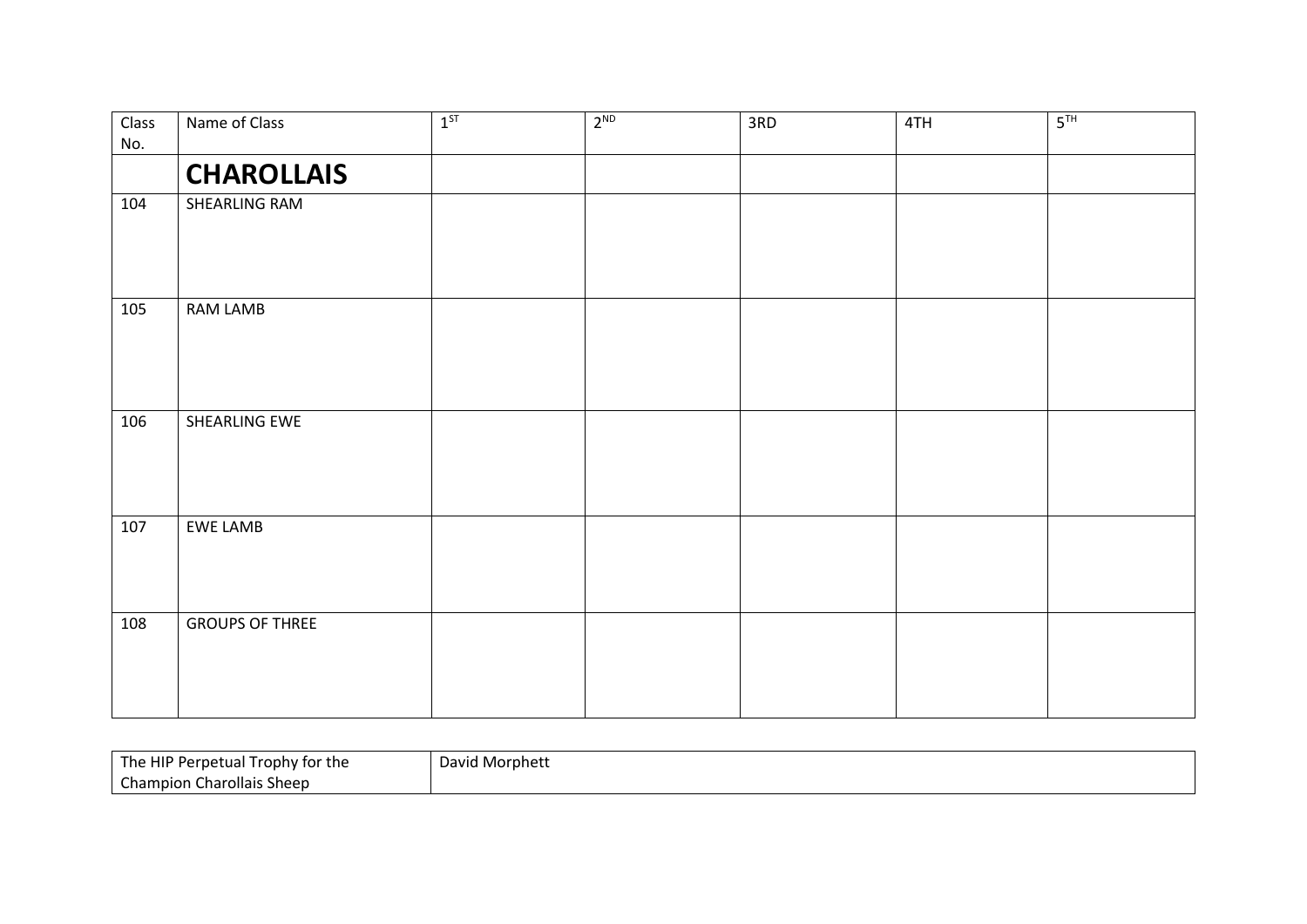| Class | Name of Class   | 1 <sup>ST</sup>   | $2^{ND}$          | 3RD               | 4TH               | 5TH          |
|-------|-----------------|-------------------|-------------------|-------------------|-------------------|--------------|
| No.   |                 |                   |                   |                   |                   |              |
|       | <b>TEXEL</b>    |                   |                   |                   |                   |              |
| 109   | SHEARLING RAM   | NJ & SM Pile      | J Hopkins         | Poppinghole Farms | NJ & SM Pile      | J Hopkins    |
| 110   | RAM LAMB        | Claire Langrish   | Poppinghole Farms | NJ & SM Pile      | NJ & SM Pile      |              |
| 111   | SHEARLING EWE   | NJ & SM Pile      | NJ & SM Pile      | J Hopkins         | J Hopkins         | NJ & SM Pile |
| 112   | <b>EWE LAMB</b> | Poppinghole Farms | Claire Langrish   | NJ & SM Pile      | Poppinghole Farms | NJ & SM Pile |
| 113   | Groups of Three | NJ & SM Pile      | Poppinghole Farms | Claire Langrish   | J Hopkins         |              |

| THE MARSHALL (LAMBERHURST) LTD '<br><b>CHALLENGE TROPHY</b> | Poppinghole Farms |
|-------------------------------------------------------------|-------------------|
| THE JIM HORN PERPETUAL TROPHY                               | Poppinghole Farms |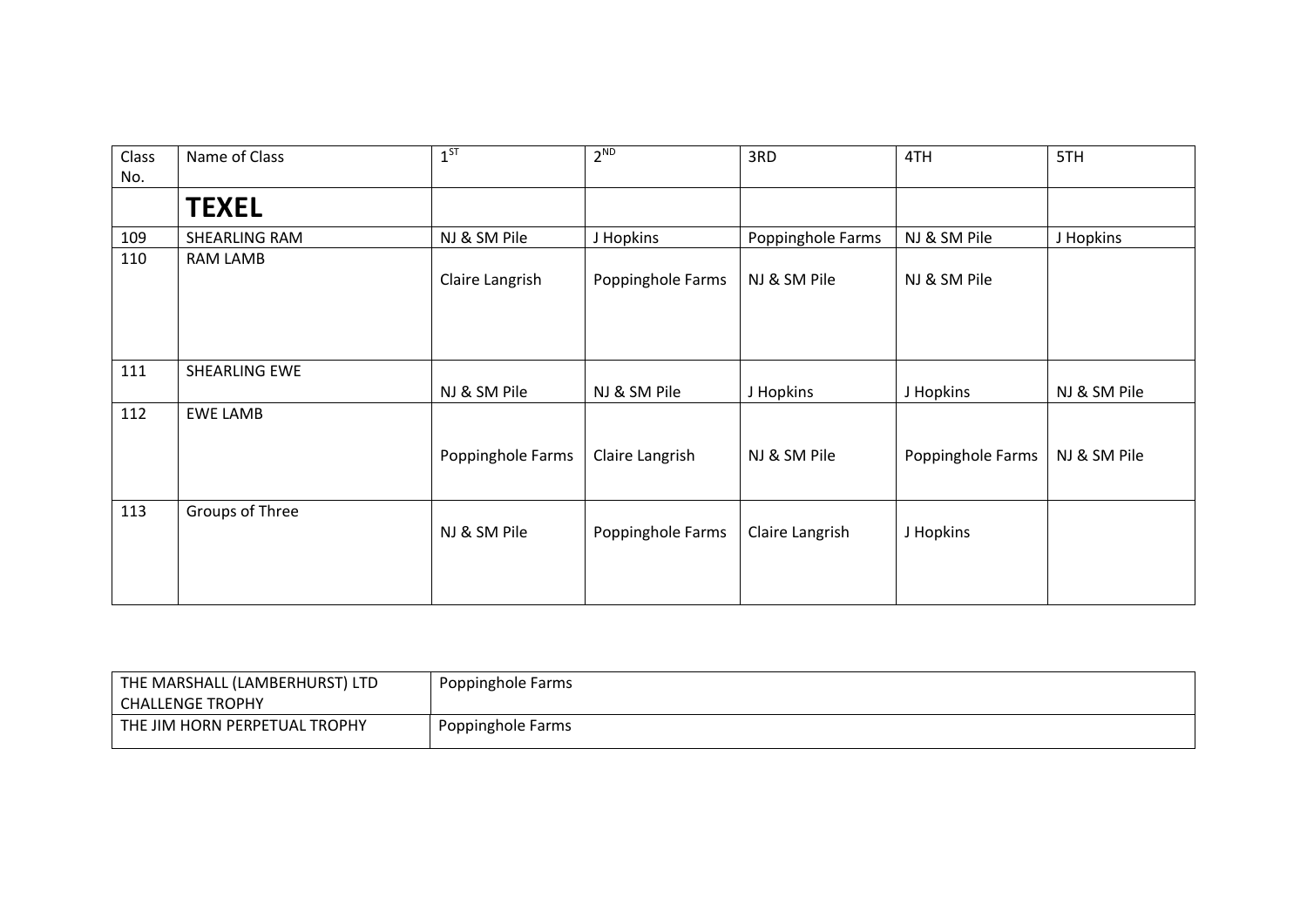| CLASS NO. | NAME OF CLASS         | 1st           | 2nd                        | 3rd                        | 4th             |
|-----------|-----------------------|---------------|----------------------------|----------------------------|-----------------|
|           | <b>SOUTHDOWN</b>      |               |                            |                            |                 |
| 114       | SHEARLING RAM         | E Sargent     | E. Sargent                 | T. Sinden                  | Jen Heathcote   |
| 115       | RAM LAMB              | E Sargent     | Jen Heathcote              | Wakeham-Dawson &<br>Harmer | Charlie Kifford |
| 116       | SHEARLING EWE         | E Sargent     | Jen Heathcote              | E Sargent                  | Jen Heathcote   |
| 117       | <b>EWE LAMB</b>       | Jen Heathcote | Wakeham-Dawson &<br>Harmer | E Sargent                  |                 |
| 118       | <b>GROUP OF THREE</b> | T Sinden      | E Sargent                  | Jen Heathcote              |                 |

| THE FRANK GRANTHAM MEMORIAL TROPHY | E Sargent |
|------------------------------------|-----------|
| THE PETER CLEMENTSON MEMORIAL      | E Sargent |
| <b>TROPHY</b>                      |           |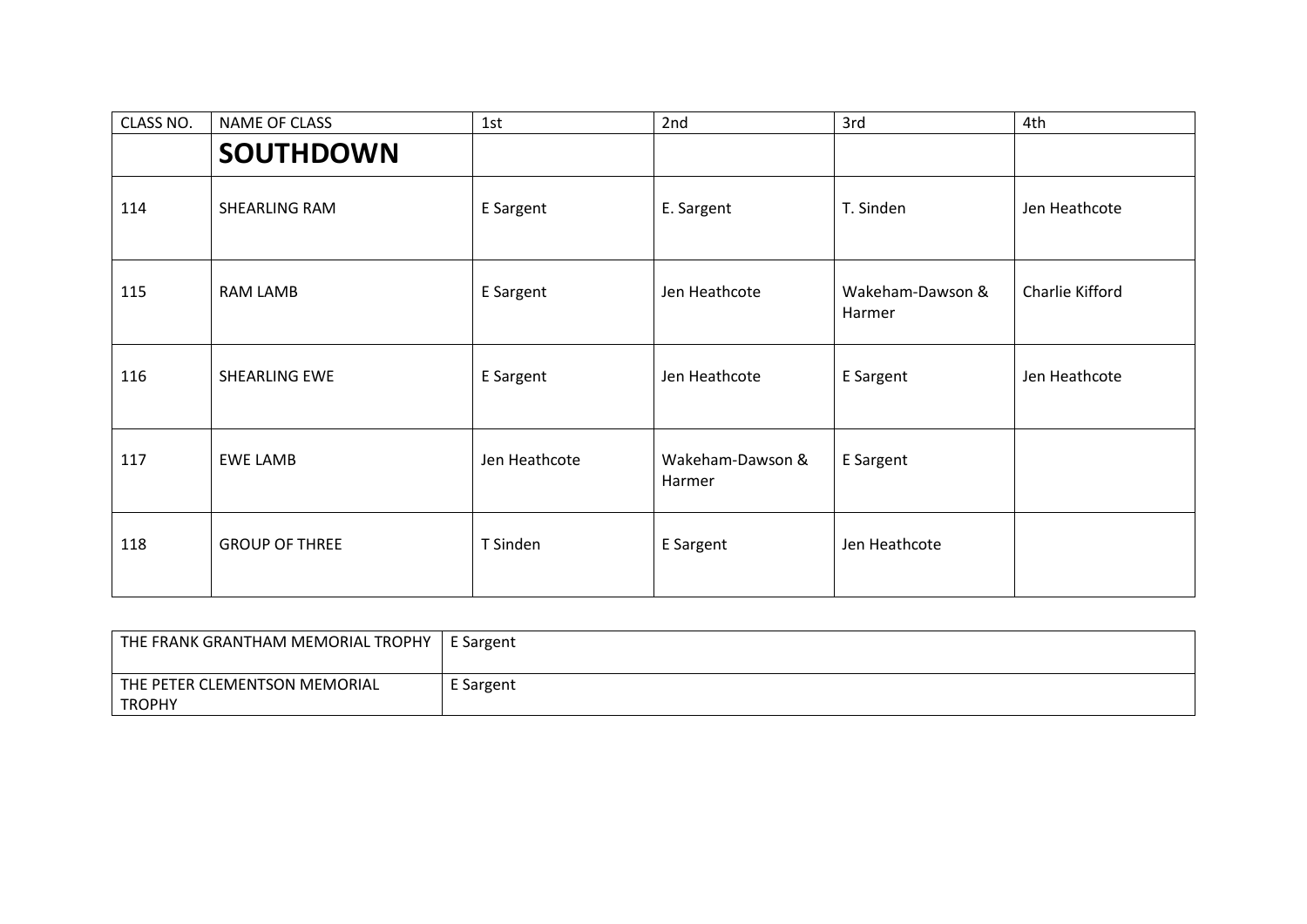| <b>CLASS NO</b> | NAME OF CLASS          | 1ST        | 2ND                         | 3RD         | 4TH        |
|-----------------|------------------------|------------|-----------------------------|-------------|------------|
|                 | A.O.B. BRITISH         |            |                             |             |            |
|                 | <b>SHORTWOOL</b>       |            |                             |             |            |
| 119             | SHEARLING RAM          | V. Miles   | V.Miles                     | H. Delaney  | V.Miles    |
|                 |                        |            |                             |             |            |
| 120             | RAM LAMB               | H. Delaney | A.Clements                  | E. Lawrence | H. Delaney |
|                 |                        |            |                             |             |            |
| 121             | SHEARLING EWE          | V.Miles    | H.Burtenshaw                | V.Miles     | Georgetti  |
| 122             | <b>EWE LAMB</b>        | A.Clements | Lovejoy Farm<br>Partnership | E.Lawrence  | H.Delaney  |
| 123             | <b>GROUPS OF THREE</b> | A.Clements | V.Miles                     | H.Delaney   | E.Lawrence |

|  | <b>TROPHY</b><br>A PERPET<br>TUE.<br>. .<br>TUAL<br>$\sim$<br>VIV.<br><b>CLA</b><br>, <b>. .</b> | $-1$<br>Miles |
|--|--------------------------------------------------------------------------------------------------|---------------|
|--|--------------------------------------------------------------------------------------------------|---------------|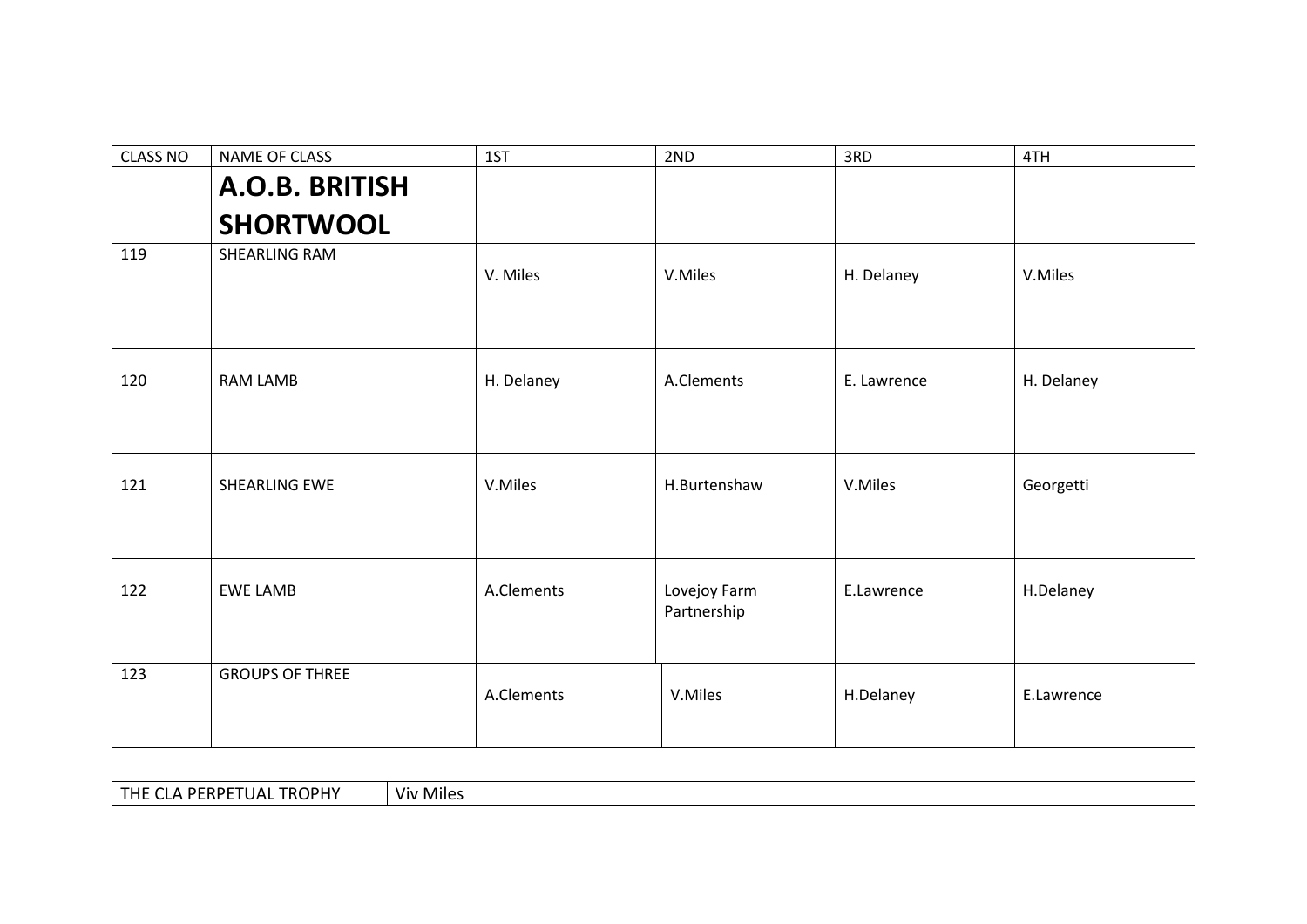| CLASS NO. | NAME OF CLASS          | 1ST       | 2ND       | 3RD       | $4^{TH}$                     |
|-----------|------------------------|-----------|-----------|-----------|------------------------------|
|           | <b>A.O.B BRITISH</b>   |           |           |           |                              |
|           | <b>LONGWOOL</b>        |           |           |           |                              |
| 124       | SHEARLING RAM          | S.Blunden | L.Coleman | G.Johnson | Lovejoy Farm<br>Partnership  |
| 125       | <b>RAM LAMB</b>        | S.Blunden | S.Blunden | L.Andrew  | H.Delaney                    |
| 126       | SHEARLING EWE          | E.Breach  | A.Parsons | S.Blunden | S.Blunden                    |
| 127       | <b>EWE LAMB</b>        | S.Blunden | S.Blunden | E.Breach  | Lovejoy Farm<br>Partnerships |
| 128       | <b>GROUPS OF THREE</b> | S.Blunden | S.Blunden | L.Andrew  | H.Delaney                    |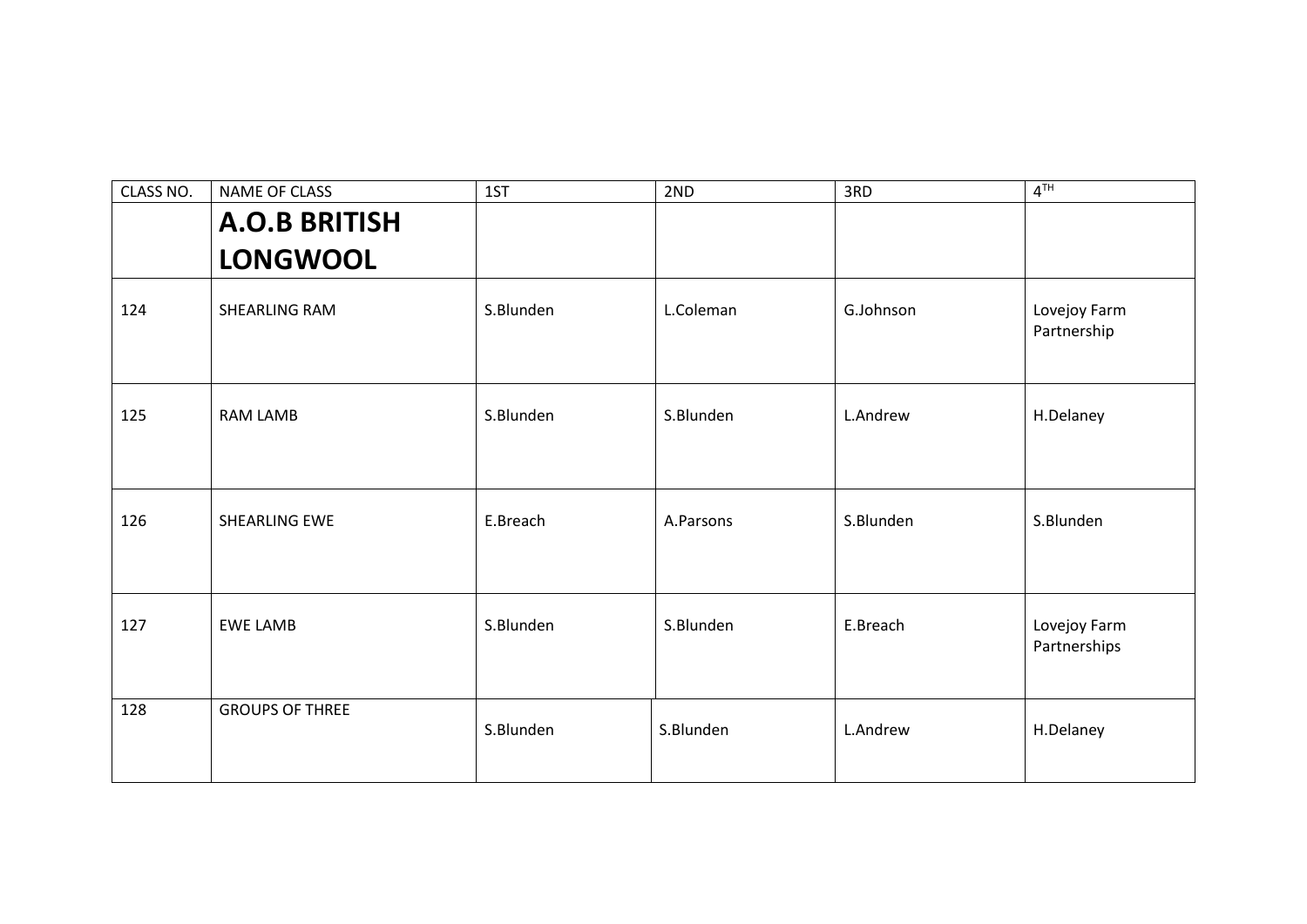| THE HERONSDALE PERPETUAL CHALLENGE CUP | Ellie Breach |
|----------------------------------------|--------------|
| THE HERBERT CATT MEMORIAL TROPHY       | G.Johnson    |

| CLASS NO. | NAME OF CLASS           | 1ST                | 2ND                 | 3RD                | $4^{TH}$                  |
|-----------|-------------------------|--------------------|---------------------|--------------------|---------------------------|
|           | <b>HILL &amp; HEATH</b> |                    |                     |                    |                           |
| 129       | SHEARLING RAM           | Fresh Meadow Farms | D & J Masters       | H.Stow             | Charlie Kifford           |
| 130       | RAM LAMB                | H.Stow             | D.Wood              | Fresh Meadow Farms | Janet Knight              |
| 131       | SHEARLING EWE           | D & J Masters      | <b>Jack Mighall</b> | I.Barr             | A.Dyer                    |
| 132       | <b>EWE LAMB</b>         | C.Wood             | Janet Knight        | D.Wood             | H.Stow                    |
| 133       | <b>GROUPS OF THREE</b>  | H.Stow             | D & J Masters       | Janet Knight       | <b>Fresh Meadow Farms</b> |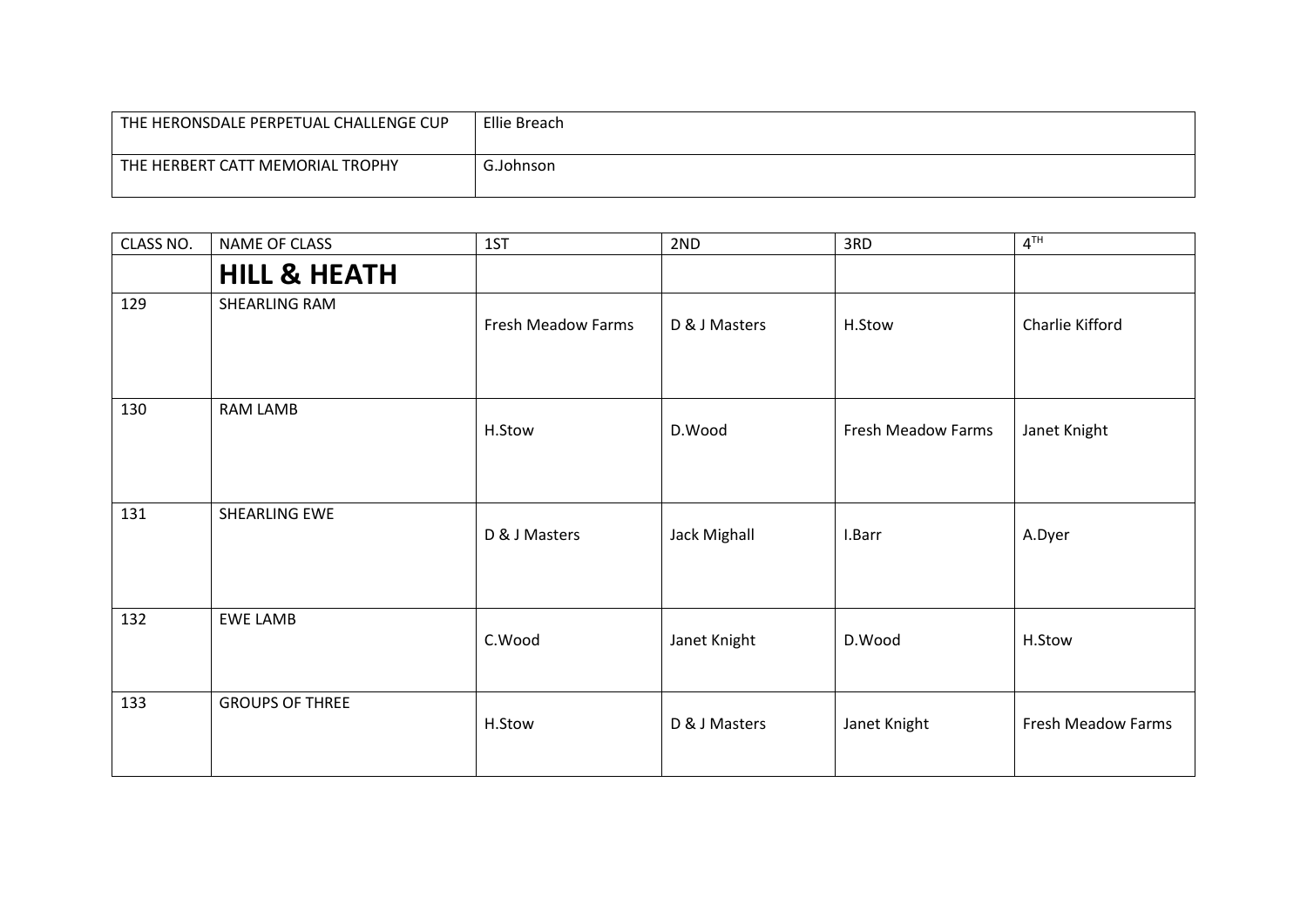| SHEPHERD PUBLISHING PERPETUAL TROPHY | <sup>1</sup> Fresh Meadow Farms |
|--------------------------------------|---------------------------------|
|--------------------------------------|---------------------------------|

| CLASS NO. | NAME OF CLASS         | $1^{ST}$       | 2ND            | 3RD          | 4TH |
|-----------|-----------------------|----------------|----------------|--------------|-----|
|           | A.O.B. FOREIGN        |                |                |              |     |
| 134       | SHEARLING RAM         | David Morphett |                |              |     |
| 135       | RAM LAMB              | David Morphett |                |              |     |
| 136       | SHEARLING EWE         | Gail Gribble   | David Morphett | Gail Gribble |     |
| 137       | <b>EWE LAMB</b>       | Gail Gribble   | David Morphett | Gail Gribble |     |
| 138       | <b>GROUP OF THREE</b> | David Morphett |                |              |     |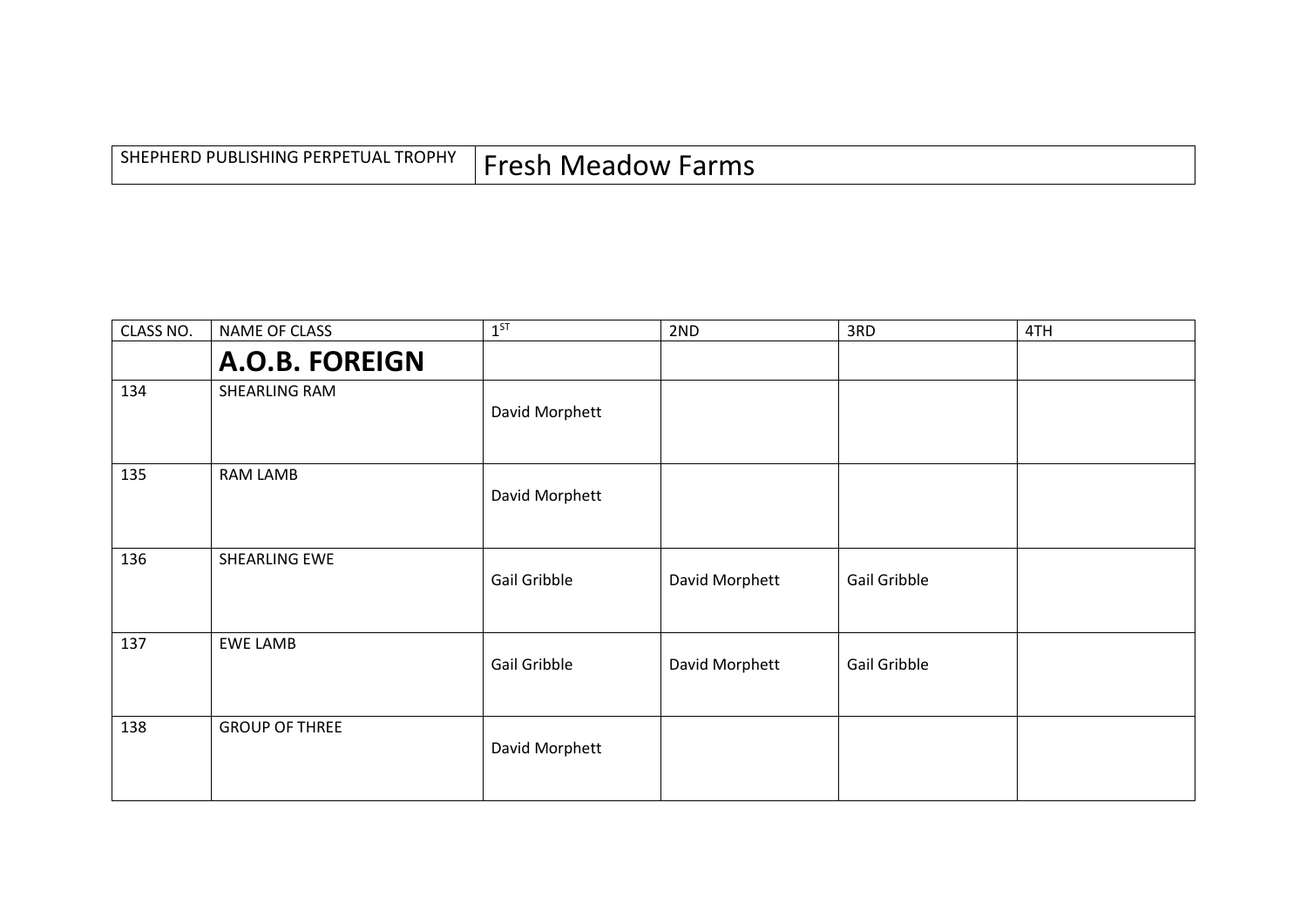| THE BAYER<br>. CHALLENGE CUP<br>: PERPETUAL<br>. UK | David Morphett |
|-----------------------------------------------------|----------------|
|                                                     |                |

## SHEEP CHAMPIONSHIPS

## Rare Breed Champion- THE YOUNG PERPETUAL CHALLENGE CUP

| <b>CHAMPION</b>         | Lovejoy Farm Partnership |
|-------------------------|--------------------------|
| <b>RESERVE CHAMPION</b> | D & J Masters            |

## Supreme sheep championships- THE CLARE HASTINGS PERPETUAL CHALLENGE TROPHY

| <b>CHAMPION</b>  | <b>E</b> Sargent |
|------------------|------------------|
| RESERVE CHAMPION | <b>Viv Miles</b> |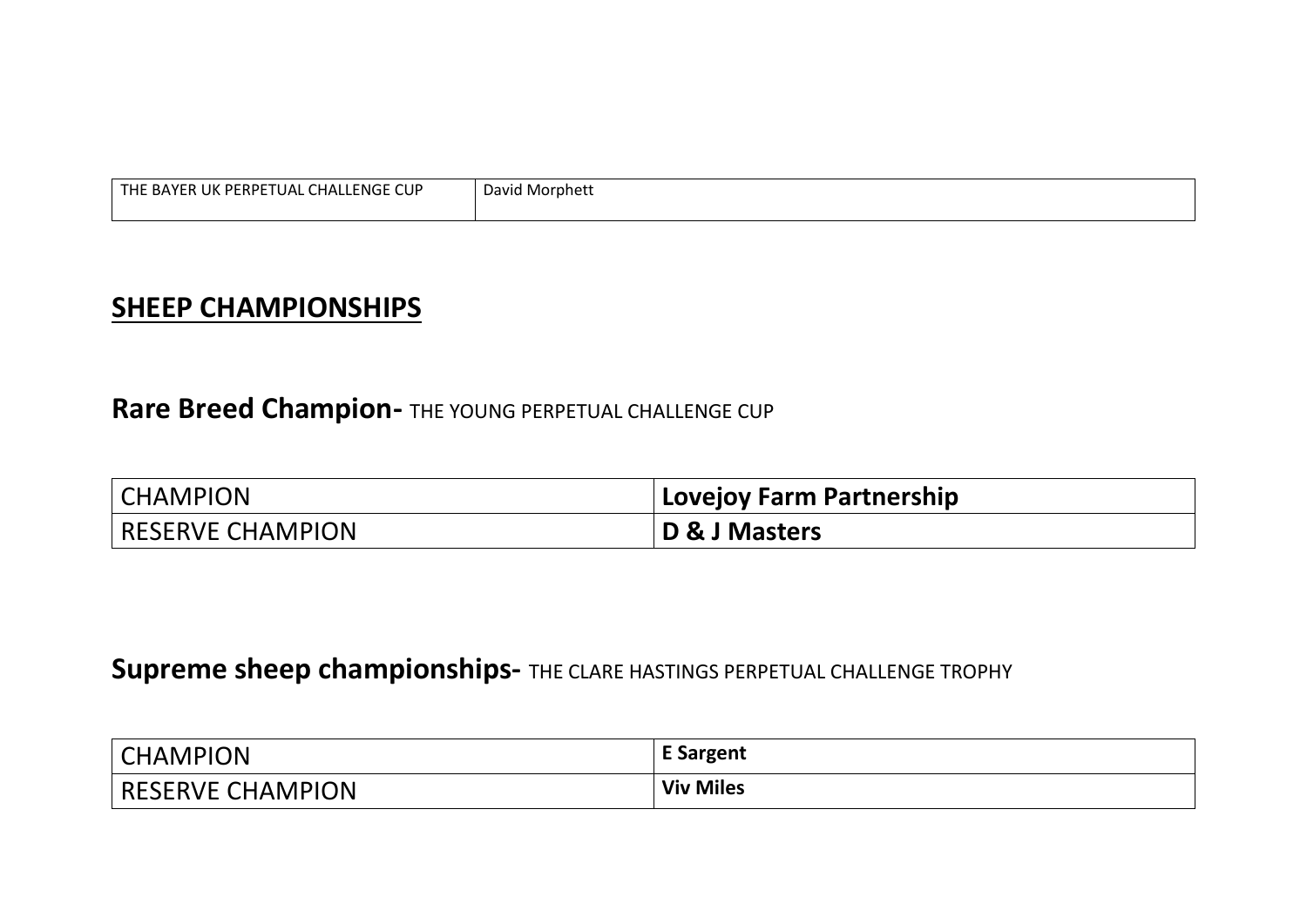|     | <b>WOOL-ON-HOOF</b> |             |  |  |
|-----|---------------------|-------------|--|--|
| 139 | SHORTWOOL CLASSES   | T Sinden    |  |  |
| 140 | LONGWOOL CLASSES    | Ali Parsons |  |  |

| THE MALCOLM MEANWELL PERPETUAL<br><b>CHALLENGE CUP</b> | <b>Sinden</b> |
|--------------------------------------------------------|---------------|
|                                                        |               |

| ISS NG<br>$\sim$<br>$\overline{\phantom{a}}$<br>. u | ハくく<br>OF<br>$\sim$<br>. .<br><b>NAME</b><br>∼∽<br>∼ | 1 C T<br>∸ | ີາN∟ | 3RD | $\sim$ $\sim$ $\sim$<br>$\overline{\phantom{a}}$<br>. |
|-----------------------------------------------------|------------------------------------------------------|------------|------|-----|-------------------------------------------------------|
|-----------------------------------------------------|------------------------------------------------------|------------|------|-----|-------------------------------------------------------|